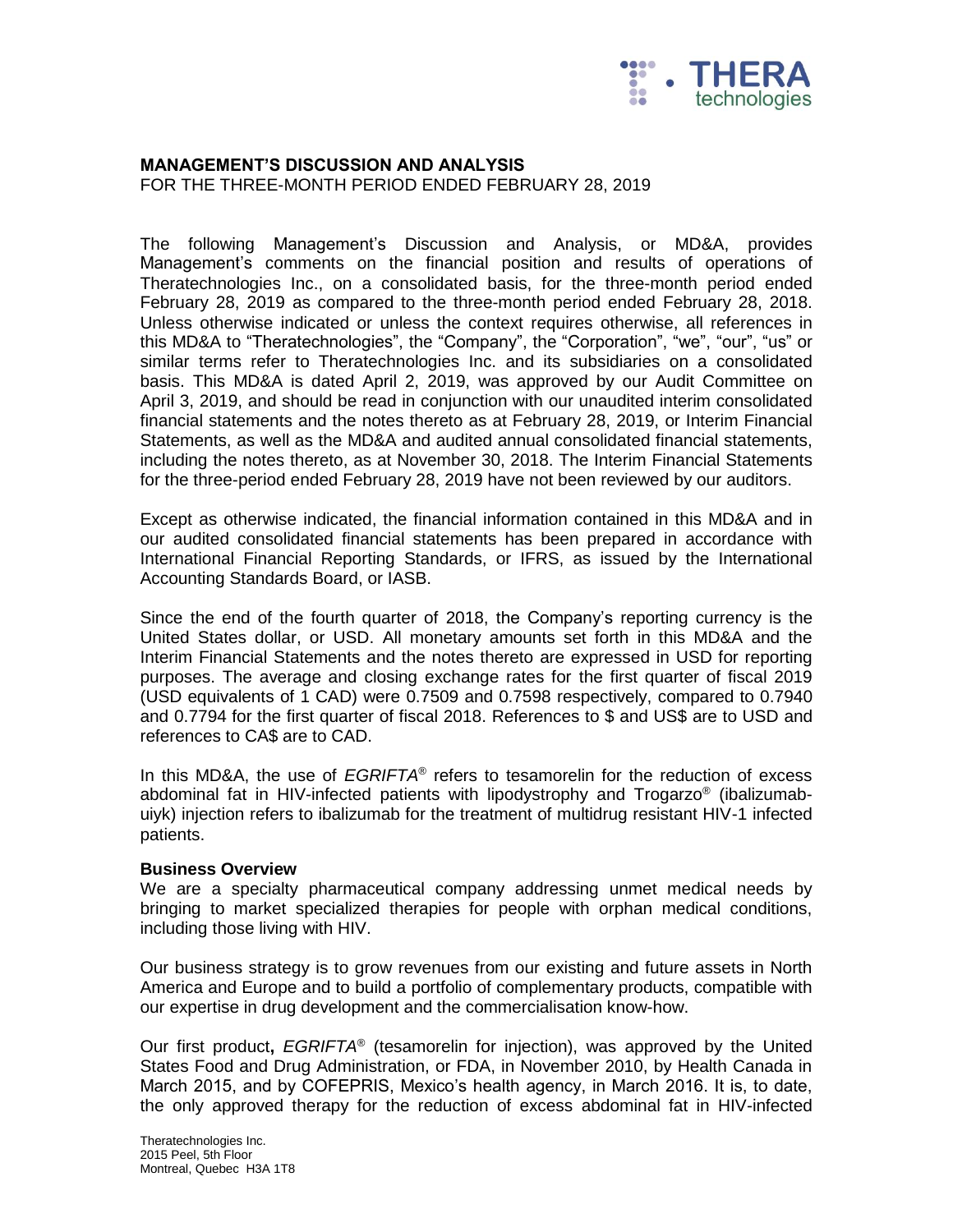patients with lipodystrophy. We have established an integrated commercial platform to market *EGRIFTA*® in the United States and Canada.

In March 2016, we entered into an agreement with TaiMed Biologics, Inc., or TaiMed, to acquire the commercial rights to Trogarzo® for the United States and Canada, or TaiMed Agreement. In March 2017, the TaiMed Agreement was amended to include the commercial rights to ibalizumab in the European Union countries and in other countries such as Israel, Norway, Russia and Switzerland.

Trogarzo® is a humanized monoclonal antibody and is indicated for the treatment of human immunodeficiency virus type 1, or HIV-1, infection in heavily treatmentexperienced adults with multidrug resistant, or MDR, HIV-1 infection failing their current antiretroviral regimen. Trogarzo® was approved by the FDA on March 6, 2018 and has been commercially available since April 30, 2018 in the United States.

Since the second half of fiscal 2017, we have been working on building the foundation for ibalizumab in Europe to achieve marketing approval. The application for marketing authorization was filed with the European Medicines Agency, or EMA, on August 27, 2018.

In February 2019, the Company became involved in the development of oncology products as a result of the acquisition of Katana Biopharma Inc., or Katana.

## **Fiscal 2019 Business Plan Update**

Consolidated revenue for the three-month period ended February 28, 2019 was \$15,096,000 (CAD 20,103,000) compared to \$8,113,000 (CAD 10,218,000) for the same period ended February 28, 2018, representing an increase of 86.1%.

For the first quarter of 2019, sales of *EGRIFTA*® were \$8,962,000 (CAD 11,935,000) compared to or \$8,113,000 (CAD 10,218,000) for the same period last year, representing an increase of 10.5%.

For the three-month period ended February 28, 2019, sales of Trogarzo® reached \$6,134,000 (CAD 8,169,000) while they amounted to \$4,250,000 (CAD 5,561,000) for the fourth quarter of 2018 representing an increase of 44.3% from the previous quarter in US dollars. Approved in the United States on March 6, 2018, Trogarzo<sup>®</sup> has been commercially available since April 30, 2018. Trogarzo® is increasingly contributing to revenue growth and financial results.

Access to Trogarzo® is, as of the date hereof, available to the vast majority of covered lives in the United States. Some 87% of covered lives in the United States have access to Trogarzo® .

On January 1st, 2019, a specific "J-Code", came into effect. The new J-1746 code was issued by the Centers for Medicare and Medicaid Services as part of the Healthcare Common Procedure Coding System (HCPCS) for reporting medical procedures and services.

As the organization continues to build the United States market for Trogarzo<sup>®</sup>, the European filing continues to progress.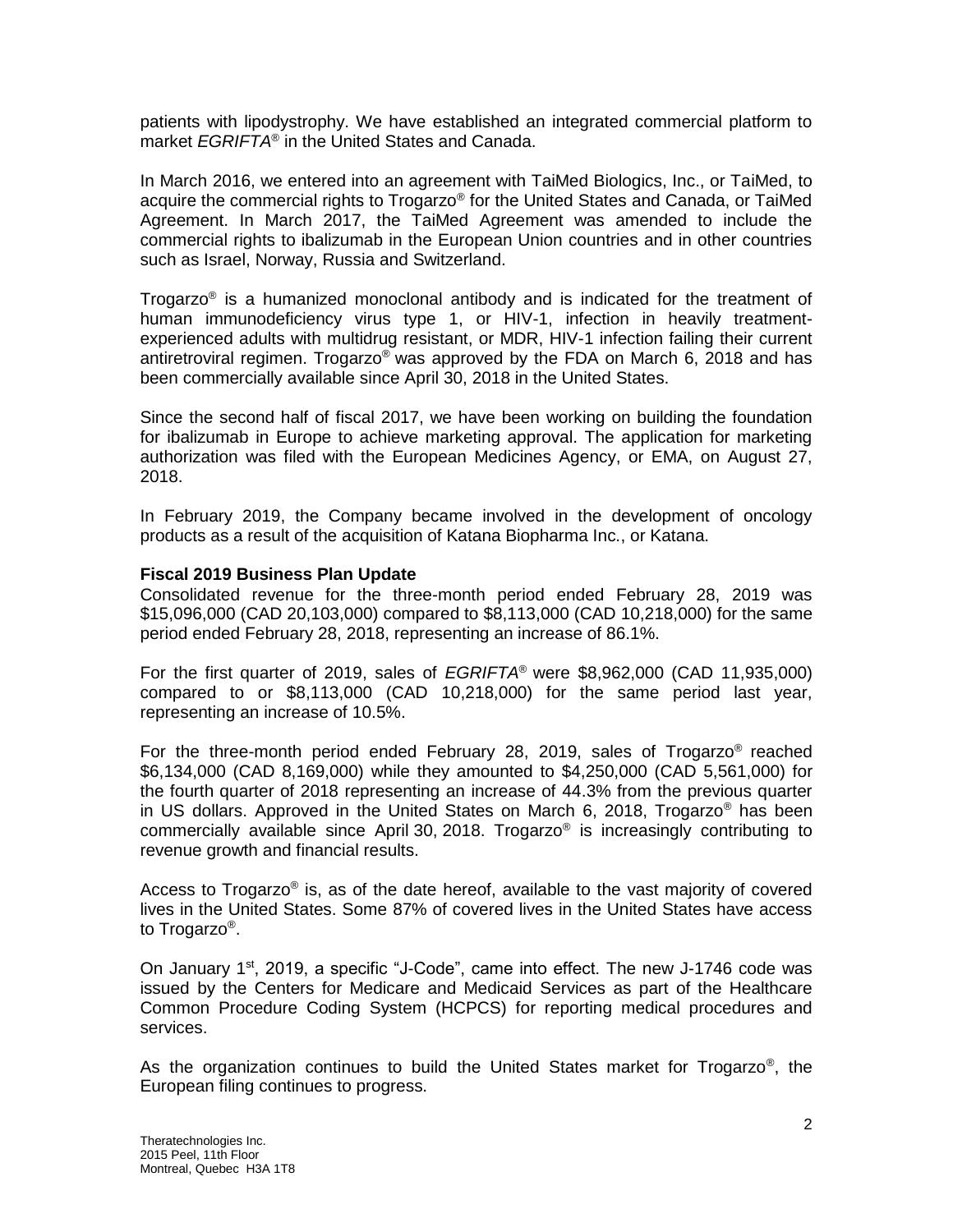The marketing authorization application to the EMA was filed on August 27, 2018 after being informed by the EMA that the Pediatric Investigation Plan for Trogarzo® was not required before filing. On September 13, 2018, the EMA confirmed the validity of the application. As announced on March 5, 2019, Trogarzo® will be reviewed on April 11, 2019 by the Scientific Advisory Group HIV/Viral Diseases, or SAG, of the Committee for Medicinal Products for Human use, or CHMP, in Europe.

The Company expects a recommendation from the CHMP in the first half of 2019 based on a standard review procedure.

On March 20, 2019, we announced that the Wuxi Biologics facilities, set to manufacture Trogarzo® for the European market, had received the required Good Manufacturing Practice certificates from the EMA. Facilities in Wuxi City, China and Shanghai, China, were both certified by the EMA following thorough inspections in January 2019.

On February 25, 2019, the Company announced the acquisition of Katana, a company founded by scientists who developed a technology platform using peptides as a vehicle to specifically deliver cytotoxic agents to sortilin receptors, which are overexpressed on cancer cells. Pre-clinical results obtained so far with the platform show promise in the targeted treatment of various cancer types. Our goal is to advance programs in two indications (ovarian and triple-negative breast cancer) as quickly as possible to enter human clinical trials in late 2020, and obtain proof of concept results approximately twelve months later. See Note 6 to the Interim Financial Statements.

On April 1, 2019, the Company announced that top-line results, from a study funded by the National Institutes of Health led by Dr. Steve Grinspoon and conducted at the Massachusetts General Hospital and Harvard Medical School and the National Institutes of Health, concluded that tesamorelin significantly reduces liver fat in HIV patients with Non Alcoholic Fatty Liver Disease (NAFLD) which was the primary endpoint of the study.

Taking into account the various elements previously described, Adjusted EBITDA in the first quarter of fiscal 2019 was \$1,521,000 (CAD 2,026,000) compared to \$(1,605,000) (CAD 2,056,000) in the first quarter of fiscal 2018. We use adjusted EBITDA to measure cash flow generation. See "Non-IFRS Financial Measures" below.

At the end of the first quarter 2019, we had a strong cash position of \$53,873,000.

#### **Revenue**

| (in thousands of US dollars)    | Q1 2019 | Q1 2018 |
|---------------------------------|---------|---------|
| EGRIFTA <sup>®</sup> net sales  | 8,962   | 8,113   |
| Trogarzo <sup>®</sup> net sales | 6,134   |         |
| Revenue                         | 15,096  | 8,113   |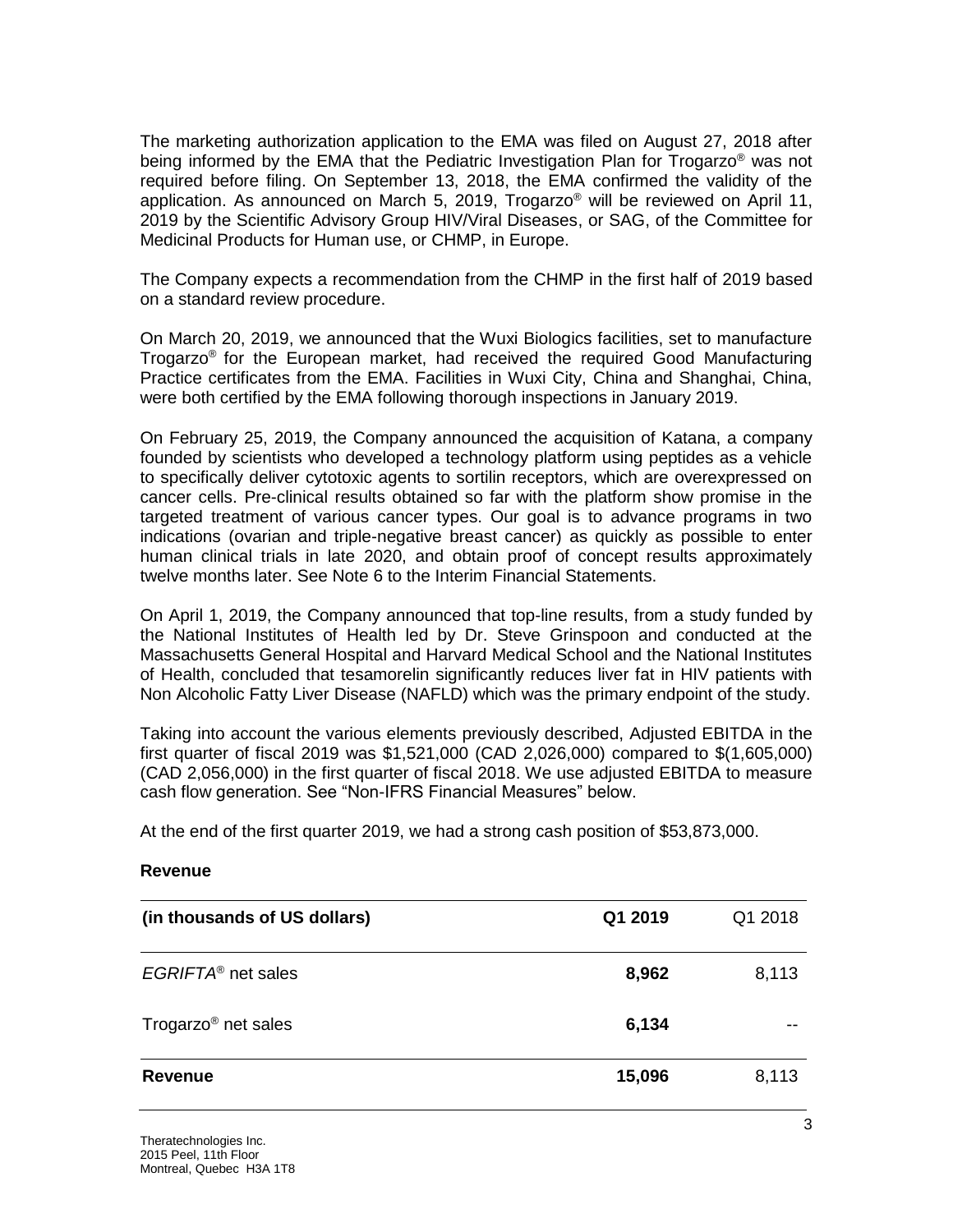Consolidated revenue for the three-month period ended February 28, 2019 was \$15,096,000 compared to \$8,113,000 for the same period ended February 28, 2018.

Revenue generated from net sales increased by 86% in the first quarter of 2019 compared to the comparable period in fiscal 2018, due to the introduction of Trogarzo® in the United States and higher unit volumes and prices for *EGRIFTA*® .

#### **Cost of Sales**

For the three months ended February 28, 2019, cost of sales was \$6,065,000 compared to \$1,704,000 in the comparable period of fiscal 2018. Cost of goods sold was \$4,810,000 in the first quarter of 2019 compared to \$941,000 for the same quarter the previous year. The increase in cost of goods sold is mainly due to the introduction of Trogarzo® . Cost of sales also include production-related costs which amounted to \$34,000 in the first quarter of 2019, compared to \$(127,000), which were mainly due to a reversal of inventory write-downs.

Prior to the third quarter of 2018, cost of sales included royalties due under the terms of an agreement terminating our collaboration and licensing agreement with EMD Serono Inc., or EMD Serono. In the first quarter of 2018, royalties paid to EMD Serono amounted to \$890,000. In June 2018, we made a full and final payment of US\$23,850,000 to EMD Serono which enabled Theratechnologies to realize savings from a reduction of future payment obligations including royalty payments.

The payment in connection with the settlement of the future royalty obligation has been accounted as "Other asset" on the consolidated statement of the financial position. Consequently, during the first quarter of 2019, an amortization of \$1,221,000 has been recorded in relation to this transaction.

#### **R&D Expenses**

R&D expenses amounted to \$2,527,000 in the three-month period ended February 28, 2019 compared to \$1,904,000 for the same period in 2018. The increase is largely due to regulatory activities in Europe including the inspection of the Wuxi facilities in China. The increase was partially offset by the decision of the FDA to release Theratechnologies from its last post-approval commitments relating to *EGRIFTA*® .

R&D expenses also included medical affairs initiatives aimed at raising awareness among physicians and nurses who interact with patients living with MDR HIV-1 and lipodystrophy, in addition to regulatory affairs activities, such as handling of the European filing of Trogarzo® and quality assurance.

#### **Selling and Market Development Expenses**

Selling and market development expenses amounted to \$5,448,000 for the first quarter of 2019, which includes the cost related to the US-based sales force. This compares to \$5,314,000 for the same three-month period last year.

The amortization of the intangible asset value established for the *EGRIFTA*® and Trogarzo® commercialization rights is also included in selling and market development expenses. As such, we recorded an expense of \$488,000 for the first quarter of Fiscal 2019 compared to \$378,000 for the same quarter last year.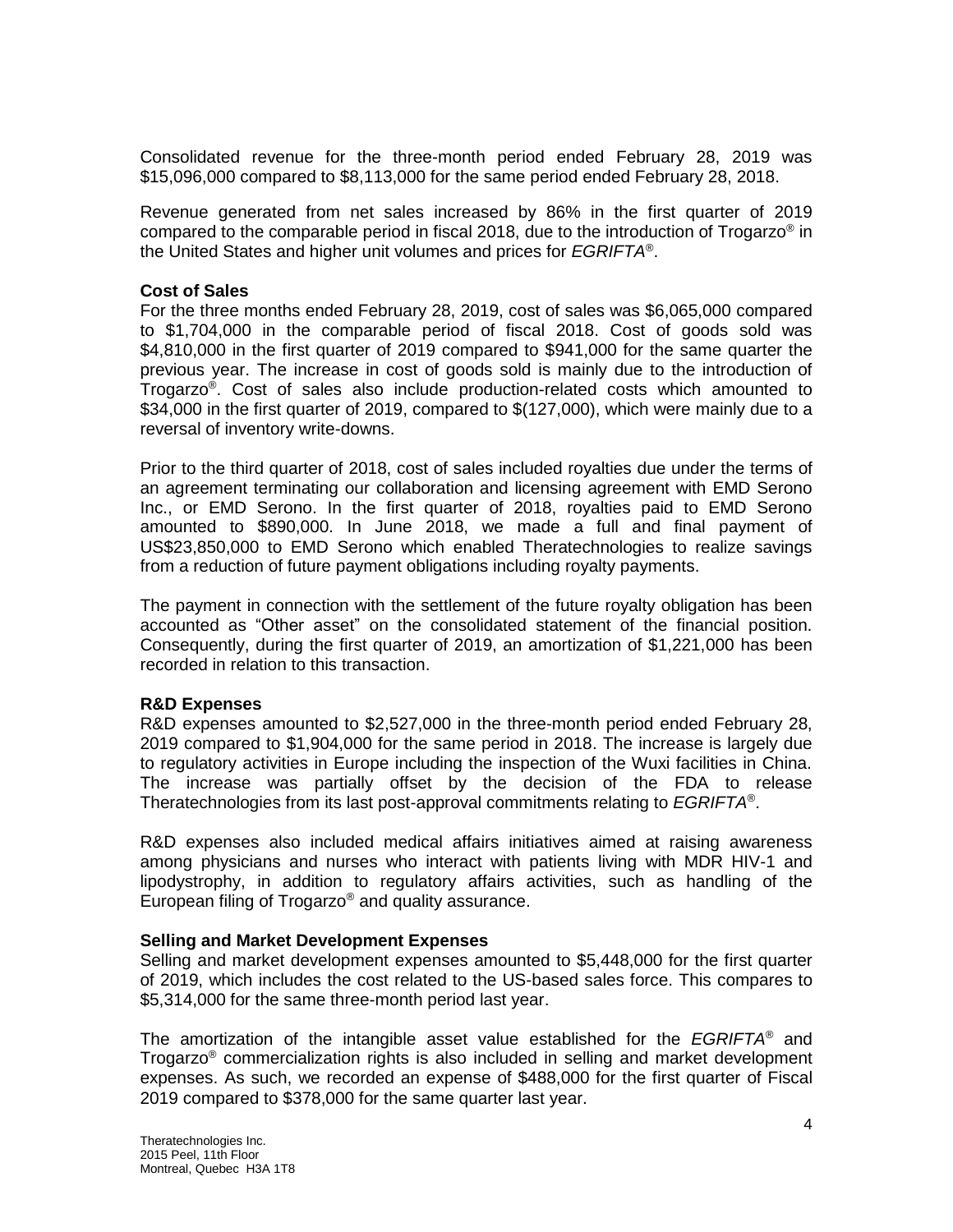#### **General and Administrative Expenses**

General and administrative expenses amounted to \$1,516,000 in the three months ended February 28, 2019 compared to \$1,202,000 after the first quarter of 2018. The increase is mainly associated with business growth and various initiatives related to our preparatory work in Europe.

The grant of stock options to members of the Company's board of directors, as part of their annual compensation, resulted in a non-cash expense in the first quarter of 2019. In fiscal 2018, the stock option grant was made in the second quarter.

#### **Finance Income**

Finance income, consisting of interest income, amounted to \$335,000 during the first quarter of 2019 compared to \$80,000 in the first quarter of last year. Higher finance income is related to the interest on our higher liquidity position.

#### **Finance Costs**

Finance costs for the three months ended February 28, 2019 were \$1,103,000 compared to \$156,000 for the comparable period of 2018. Finance costs in the first quarter of 2019 mostly represent interest of \$812,000 on the senior convertible notes issued in June 2019, compared to nil for the same period of last year.

Finance costs also included accretion expense, which was \$357,000 for the first quarter of 2019 compared to \$224,000 for the same period last year. In the first quarter of 2019, the accretion expense was mainly associated with the senior convertible notes, or Offering. Previously, accretion expense related to the long-term obligation with EMD Serono, which was settled during the third quarter of 2018.

#### **Adjusted EBITDA**

For the reasons noted above, Adjusted EBITDA was \$1,521,000 for the first quarter of 2019 compared to \$(1,605,000) for the same period of 2018. See "Non-IFRS Financial Measures" below.

#### **Net Loss**

Taking into account the revenue and expense variations described above, we recorded a net loss of \$1,228,000 or \$0.02 per share in the first three months of fiscal 2019 compared to a net loss of \$2,087,000 or \$0.03 per share for the same period last year.

#### **Financial Position**

For the three-month period ended February 28, 2019, cash flow from operating activities was \$2,328,000 compared to a use of \$288,000 for the first quarter of 2018. The improvement in cash flow can be attributed to the launch of Trogarzo® .

During the first quarter of 2019, we used \$1,979,000 towards the acquisition of Katana and \$476,000 in leasehold improvements required in light of the general development of the business.

As at February 28, 2019, cash, bonds and money market funds amounted to \$53,873,000 (CAD \$70,902,000).

#### **Quarterly Financial Information**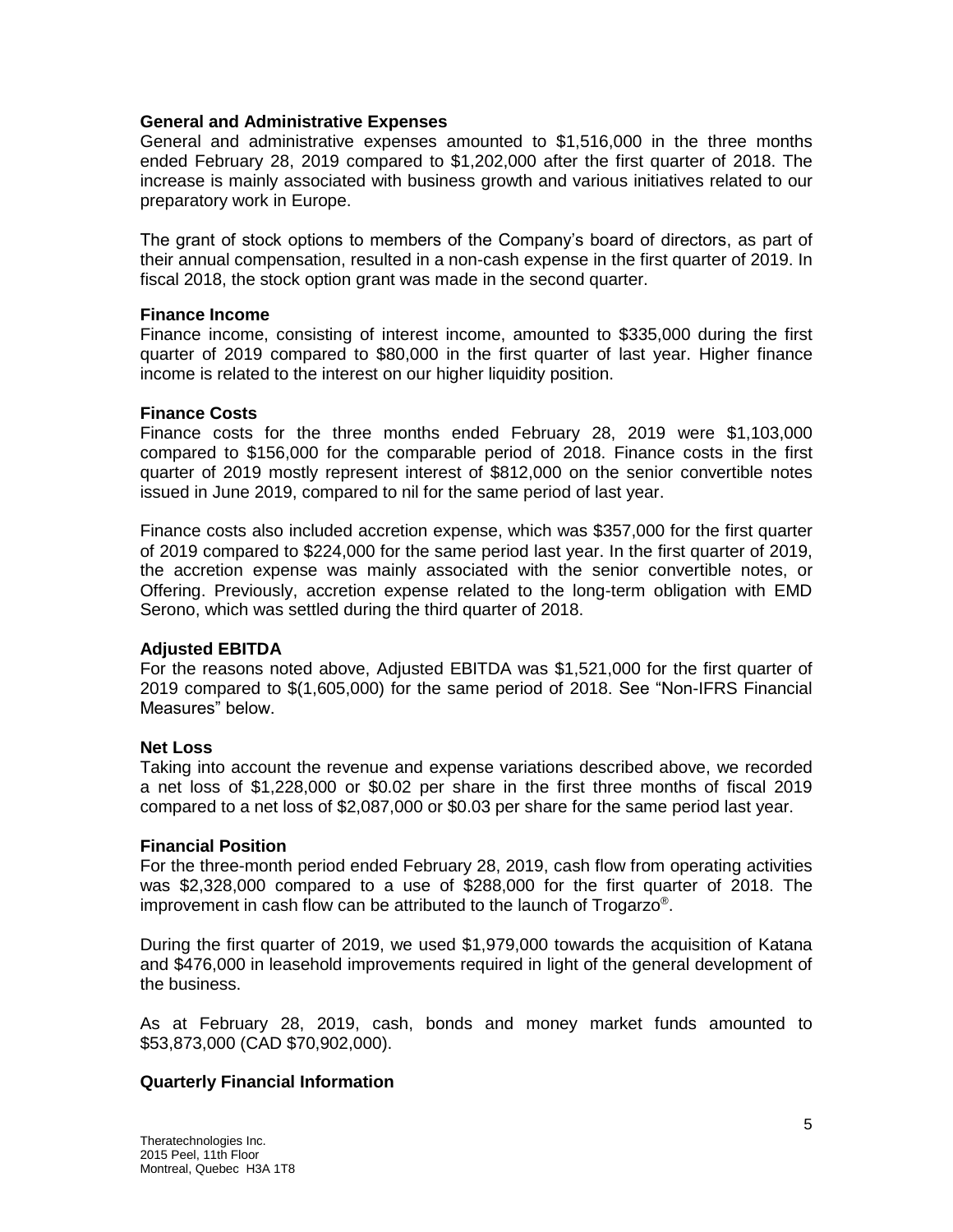The following table is a summary of our unaudited consolidated operating results for the last eight quarters.

|                                                          | 2019           |                |                |          | 2018           |                |                | 2017     |
|----------------------------------------------------------|----------------|----------------|----------------|----------|----------------|----------------|----------------|----------|
|                                                          | Q <sub>1</sub> | Q <sub>4</sub> | Q <sub>3</sub> | Q2       | Q <sub>1</sub> | Q <sub>4</sub> | Q <sub>3</sub> | Q2       |
| <b>Revenue</b>                                           | 15,096         | 13,983         | 13,523         | 9,598    | 8,113          | 10,034         | 8,718          | 7,432    |
| <b>Operating expenses</b>                                |                |                |                |          |                |                |                |          |
| <b>Cost of sales</b>                                     |                |                |                |          |                |                |                |          |
| Cost of goods<br>sold                                    | 4,810          | 3,516          | 3,325          | 1,594    | 941            | 1,110          | 1,037          | 874      |
| <b>Other</b><br>production-<br>related costs             | 34             | 14             | 91             | 127      | (127)          | 816            | 170            | (93)     |
| <b>Royalties</b>                                         |                |                |                | 450      | 890            | 881            | 860            | 733      |
| <b>Amortization of</b><br>other asset                    | 1,221          | 1,221          | 1,221          |          |                |                |                |          |
| R&D                                                      | 2,527          | 2,063          | 2,130          | 1,897    | 1,904          | 2,465          | 2,400          | 2,711    |
| <b>Selling and market</b><br>development                 | 5,448          | 5,233          | 5,189          | 5,957    | 5,314          | 6,361          | 5,498          | 5,337    |
| <b>General and</b><br>administrative                     | 1,516          | 1,865          | 1,482          | 1,279    | 1,202          | 1,268          | 1,005          | 1,261    |
| <b>Total operating</b><br>expenses                       | 15,556         | 13,912         | 13,438         | 11,304   | 10,124         | 12,901         | 10,970         | 10,823   |
| <b>Finance income</b>                                    | 335            | 276            | 175            | 77       | 80             | 75             | 74             | 62       |
| <b>Finance costs</b>                                     | (1, 103)       | (1, 330)       | (1, 247)       | (283)    | (156)          | (559)          | (82)           | (3, 428) |
| Net (loss) profit                                        | (1, 228)       | (983)          | 282            | (1, 912) | (2,087)        | (3,351)        | (2,260)        | (6, 757) |
| <b>Basic and diluted</b><br>(loss) earnings per<br>share | (0.02)         | (0.01)         | 0.00           | (0.03)   | (0.03)         | (0.04)         | (0.03)         | (0.09)   |

(In thousands of US dollars, except per share amounts)

# *Factors Affecting the Variability of Quarterly Results*

Results for the first quarter of 2019 reflect the increasing contribution of Trogarzo® beginning May 2018.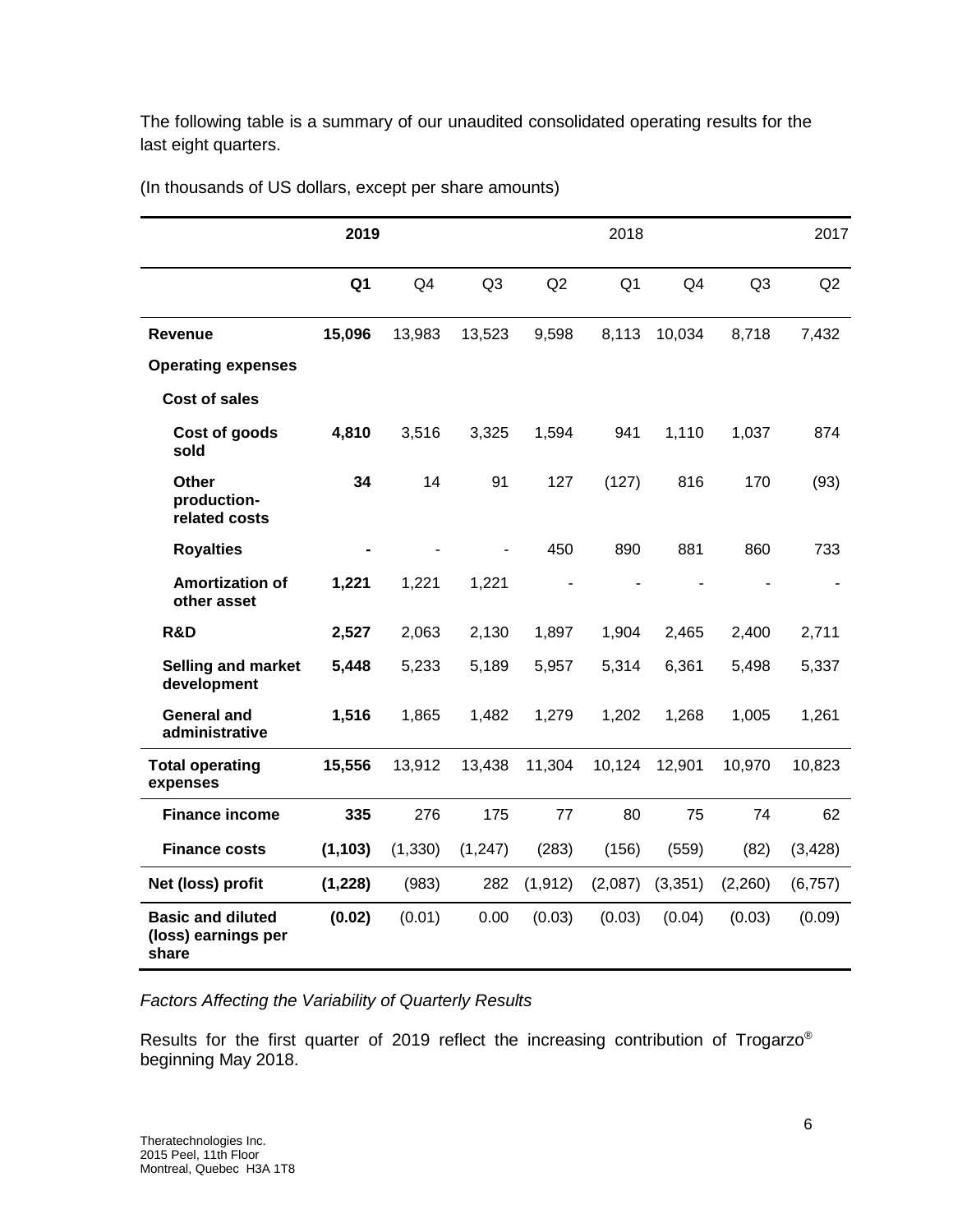The issuance of common share purchase warrants in 2015 had a significant effect on quarterly earnings. Variations in the fair value of the warrant liability, a non-cash item, resulted in the following gains and losses: 2018 – No impact as all broker warrants were exercised in Q3 2017; in 2017 – (Q2) a loss of \$2,983,000, (Q3) a loss of \$564,000, (Q4) no impact.

There are quarter-over-quarter variations in net sales revenue, principally due to changes in distributor inventory levels with some additional impact from time to time related to average net selling price, which is affected by changes in the mix of private payors versus government drug reimbursement plans.

In the second quarter of fiscal 2017, the Company undertook a major expansion of its U.S. sales organization and added staffing to its medical science liaison and managed markets groups in order to cover additional territories and prepare the launch of Trogarzo® in the United States. The expanded sales team has had a lasting positive impact on sales of *EGRIFTA*® .

# **Recent Changes in Accounting Standards**

Please refer to Note 2 to the Interim Financial Statements.

## **Outstanding Share Data**

As at April  $2^{nd}$ , 2019, the number of common shares issued and outstanding was 76,901,911 while outstanding options granted under our stock option plan amounted to 2,398,785. We also had \$57,500,000 aggregate principal amount of 5.75% convertible unsecured senior notes due June 30, 2023 issued and outstanding as a result of the Offering. These notes are convertible into common shares at the option of the holder at a conversion price of \$14.85, representing a conversion rate of approximately 67.3401 common shares per \$1,000 principal amount of notes. The conversion of all of the outstanding notes would result in the issuance of 3,872,055 common shares.

#### **Contractual Obligations**

There was no material change in contractual obligations during the three-month period ended February 28, 2019, other than in the ordinary course of business, except those listed in Note 6 to the Interim Financial Statements.

#### **Economic and Industry Factors**

Economic and industry factors were substantially unchanged from those reported in our MD&A for the fiscal year ended November 30, 2018.

#### **Internal Control**

No significant changes have occurred in our internal control over financial reporting during the period beginning on December 1, 2018 and ending on February 28, 2019.

#### **Non-IFRS Financial Measures**

*Reconciliation of net profit or loss to adjusted earnings before interest, taxes, depreciation and amortization (Adjusted EBITDA)*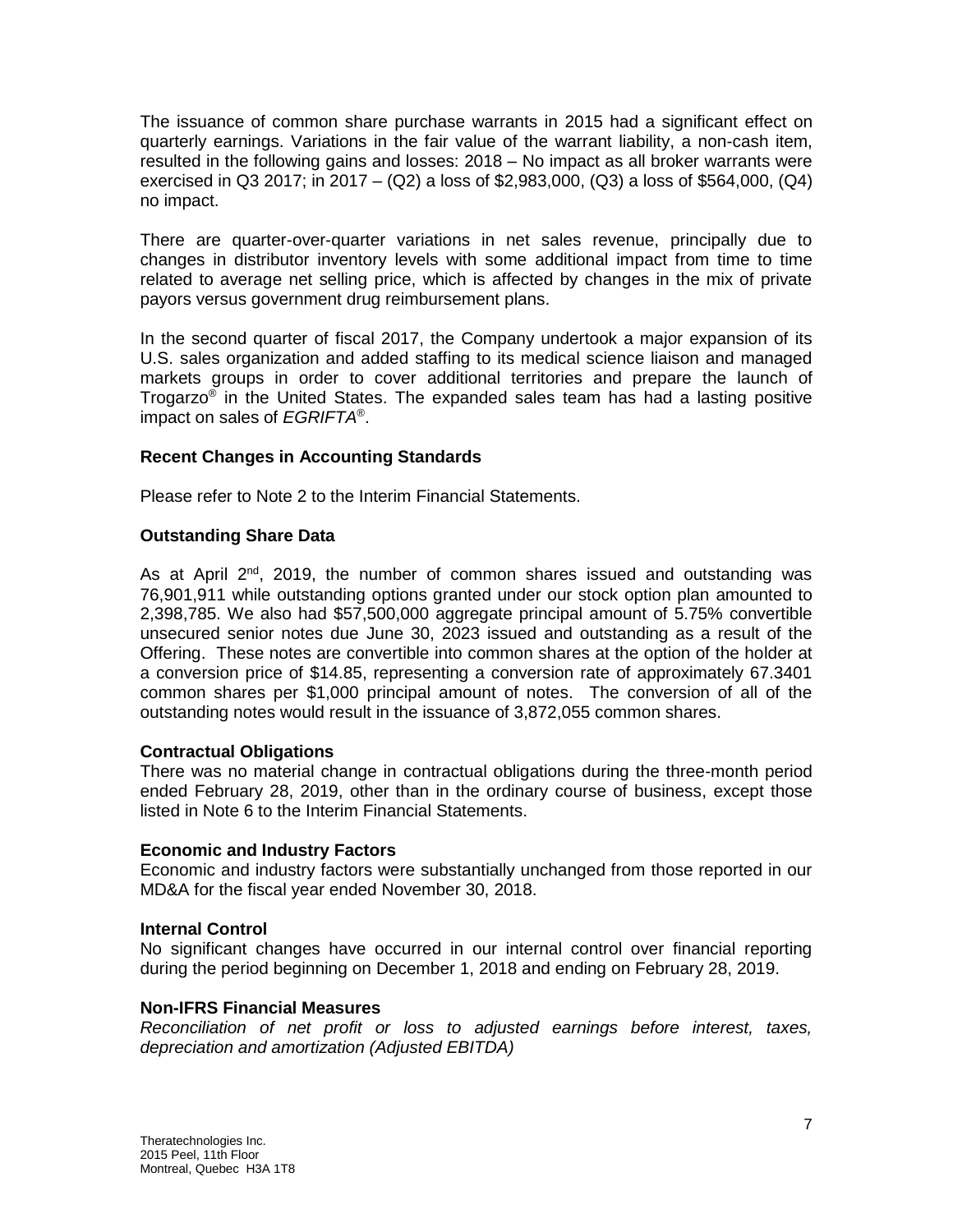Adjusted EBITDA is a non-IFRS financial measure. A reconciliation of the Adjusted EBITDA to net profit (loss) is presented in the table below. We use adjusted financial measures to assess our operating performance. Securities regulations require that companies caution readers that earnings and other measures adjusted to a basis other than IFRS do not have standardized meanings and are unlikely to be comparable to similar measures used by other companies. Accordingly, they should not be considered in isolation. We use Adjusted EBITDA to measure operating performance from one period to the next without the variation caused by certain adjustments that could potentially distort the analysis of trends in our business, and because we believe it provides meaningful information on our financial condition and operating results.

We obtain our Adjusted EBITDA measurement by adding to net profit or loss, finance income and costs, depreciation and amortization, and income taxes. We also exclude the effects of certain non-monetary transactions recorded, such as share-based compensation for the stock option plan and write-downs (or related reversals) of inventories, for our Adjusted EBITDA calculation. We believe it is useful to exclude these items as they are either non-cash expenses, items that cannot be influenced by management in the short term, or items that do not impact core operating performance. Excluding these items does not imply they are necessarily nonrecurring. Share-based compensation costs are a component of employee remuneration and can vary significantly with changes in the market price of the Company's shares. In addition, other items that do not impact core operating performance of the Company may vary significantly from one period to another. As such, Adjusted EBITDA provides improved continuity with respect to the comparison of our operating results over a period of time. Our method for calculating Adjusted EBITDA may differ from that used by other companies.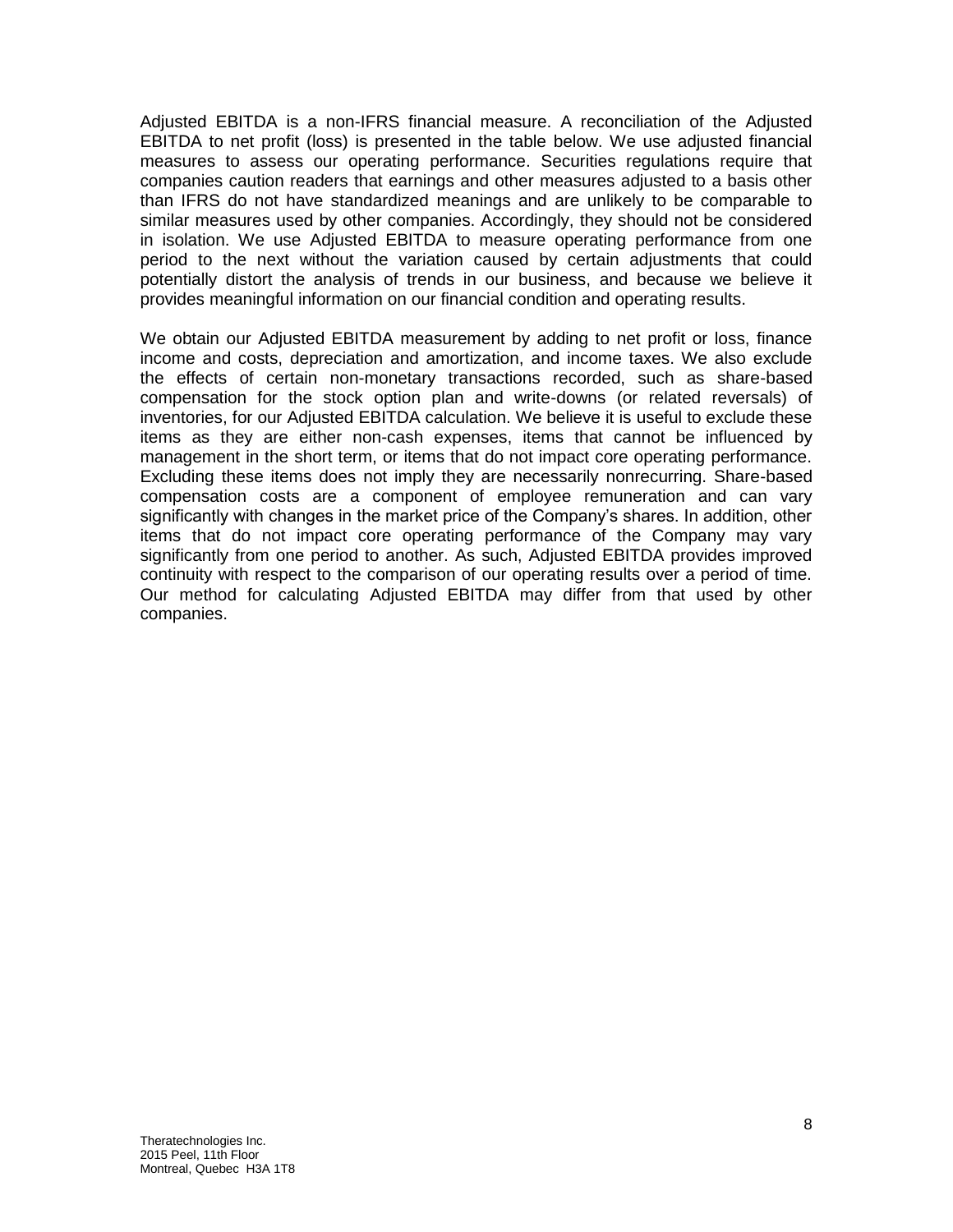# **Adjusted EBITDA**

(In thousands of US dollars)

|                                                   | <b>Three-month periods</b><br>ended February 28, |         |  |
|---------------------------------------------------|--------------------------------------------------|---------|--|
|                                                   | 2019                                             | 2018    |  |
|                                                   | \$                                               | \$      |  |
| Net loss                                          | (1,228)                                          | (2,087) |  |
| Add (deduct):                                     |                                                  |         |  |
| Depreciation and amortization                     | 1,714                                            | 381     |  |
| Finance costs                                     | 1,103                                            | 156     |  |
| Finance income                                    | (335)                                            | (80)    |  |
| Share-based compensation for<br>stock option plan | 264                                              | 155     |  |
| Write-down (recovery) of<br>inventories           | 3                                                | (130)   |  |
| <b>Adjusted EBITDA</b>                            | 1,521                                            | (1,605) |  |

# **Forward-Looking Information**

This MD&A contains forward-looking statements and forward-looking information, or, collectively, forward-looking statements, within the meaning of applicable securities laws, that are based on our management's beliefs and assumptions and on information currently available to our management. You can identify forward-looking statements by terms such as "may", "will", "should", "could", "would", "outlook", "believe", "plan", "envisage", "anticipate", "expect" and "estimate", or the negatives of these terms, or variations of them. The forward-looking statements contained in this MD&A include, but are not limited to, statements regarding the growth of our revenues from the sale of our products, the building of a product portfolio and the timing in obtaining a decision from the CHMP.

Forward-looking statements are based upon a number of assumptions and include, but are not limited to, the following: sales of *EGRIFTA*® and Trogarzo® will continue to grow in the United States, Trogarzo® will be approved for commercialization in Europe and will successfully launch it in this territory, no untowards side-effects will be discovered through the long-term use of both *EGRIFTA*® and Trogarzo® , and we will succeed in finding products and entering into agreements to acquire in-license products upon terms and conditions satisfactory to us.